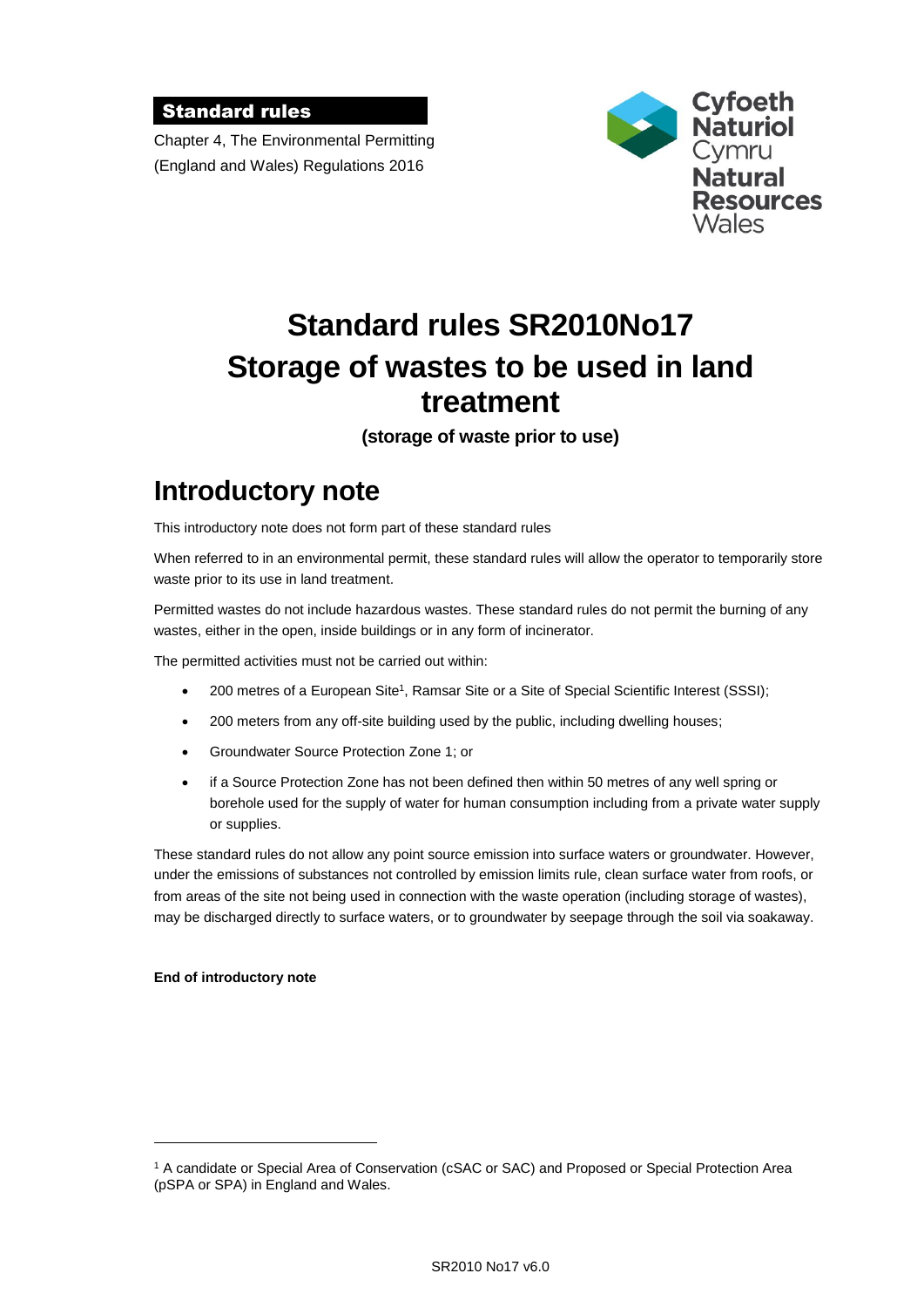## **Rules**

## **1 – Management**

## **1.1 General management**

- 1.1.1 The operator shall manage and operate the activities:
	- (a) in accordance with a written management system that identifies and minimises risks of pollution, including those arising from operations, maintenance, accidents, incidents, nonconformances closure and those drawn to the attention of the operator as a result of complaints; and
	- (b) using sufficient competent persons and resources.
- 1.1.2 Records demonstrating compliance with condition 1.1.1 shall be maintained.
- 1.1.3 Any person having duties that are or may be affected by the matters set out in these standard rules shall have convenient access to a copy of them kept at or near the place where those duties are carried out.
- 1.1.4 The operator shall comply with the requirements of an approved competence scheme.

### **1.2 Avoidance, recovery and disposal of wastes produced by the activities**

- 1.2.1 The operator shall take appropriate measures to ensure that:
	- (a) the waste hierarchy referred to in Article 4 of the Waste Framework Directive is applied to the generation of waste by the activities; and
	- (b) any waste generated by the activities is treated in accordance with the waste hierarchy referred to in Article 4 of the Waste Framework Directive; and
	- (c) where disposal is necessary, this is undertaken in a manner which minimises its impact on the environment.
- 1.2.2 The operator shall review and record at least every four years whether changes to those measures should be made and take any further appropriate measures identified by a review.

## **2 – Operations**

## **2.1 Permitted activities**

2.1.1 The operator is only authorised to carry out the activities specified in table 2.1 below ("the activities").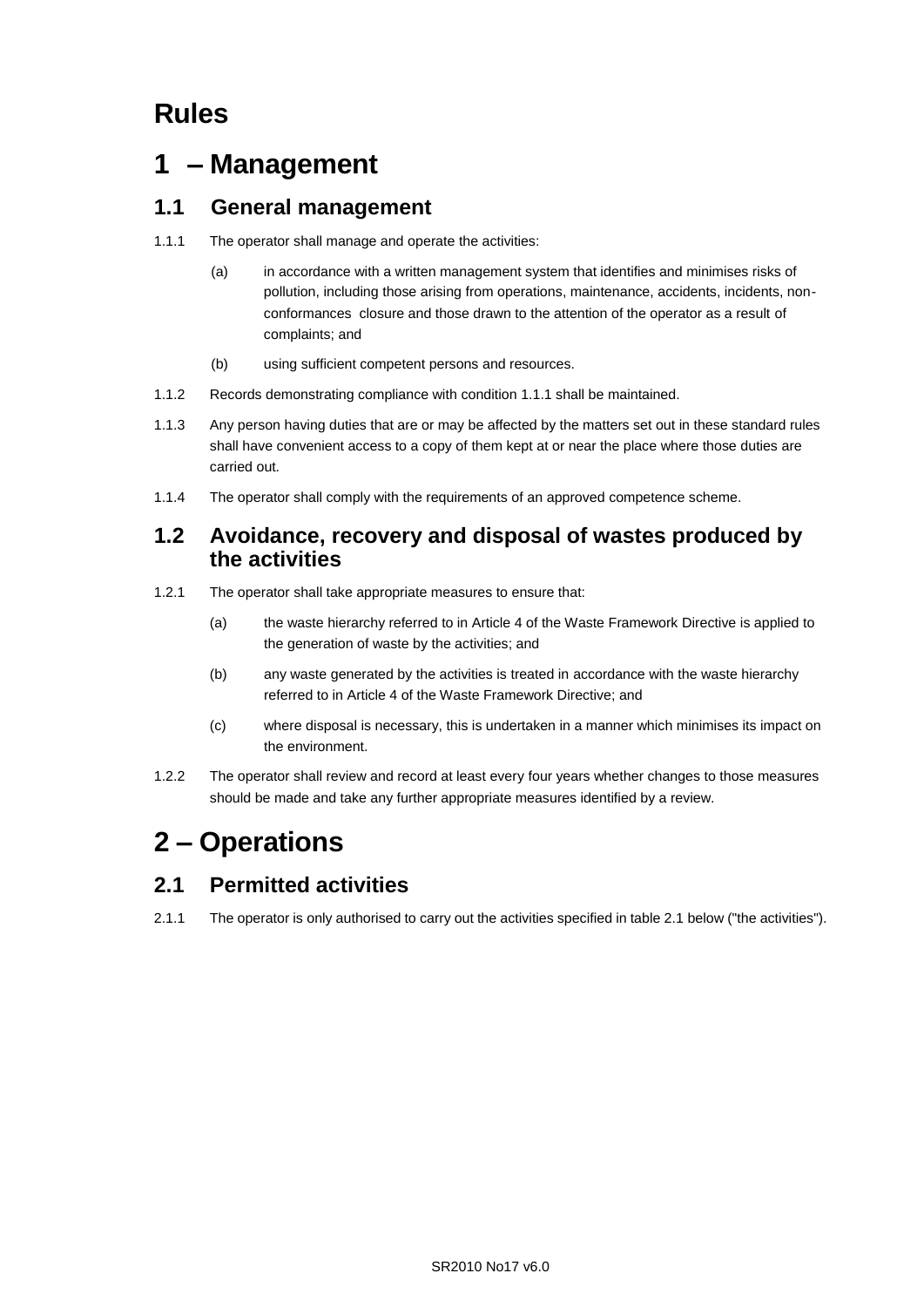| <b>Table 2.1 Activities</b>      |                                                                                    |
|----------------------------------|------------------------------------------------------------------------------------|
| <b>Description of activities</b> | <b>Limits of activities</b>                                                        |
| R13: Storage of wastes           | Secure storage of waste listed in table 2.2                                        |
|                                  | Waste shall not be stored on site for longer than 3<br>years.                      |
|                                  | The maximum quantity of waste accepted shall not<br>exceed 75,000 tonnes per year. |
|                                  | The maximum storage capacity of the site shall not<br>exceed 75,000 cubic metres.  |
|                                  | Individual wastes must be stored separately.                                       |

## **2.2 The site**

- 2.2.1 The activities shall not extend beyond the site, being the land shown edged in green on the site plan attached to the permit.
- 2.2.2 The activities shall not be carried out within:
	- (a) 200 metres of a European Site or a Site of Special Scientific Interest (SSSI);
	- (b) 200 meters of any off-site building used by the public, including dwelling houses;
	- (c) Groundwater Source Protection Zone 1; or
	- (d) if a Source Protection Zone has not been defined then within 50 metres of any well spring or borehole used for the supply of water for human consumption. This should include private water supplies.

### **2.3 Waste acceptance**

- 2.3.1 Waste shall only be accepted if:
	- (a) it is of a type and quantity listed in table 2.2 of these rules; and
	- (b) it conforms to the description in the documentation supplied by the producer and holder.
- 2.3.2 Records demonstrating compliance with rule 2.3.1 shall be maintained.

|                                                                                                                                               | Table 2.2. Waste types                                                                                                       |  |  |
|-----------------------------------------------------------------------------------------------------------------------------------------------|------------------------------------------------------------------------------------------------------------------------------|--|--|
| <b>Exclusions</b><br>Wastes containing Hazardous substances (as defined in Environment Permitting Regulations 2016) shall<br>not be accepted. |                                                                                                                              |  |  |
| Waste<br>Code                                                                                                                                 | <b>Description</b>                                                                                                           |  |  |
| 01                                                                                                                                            | WASTES RESULTING FROM EXPLORATION, MINING, QUARRYING AND PHYSICAL<br><b>CHEMICAL TREATMENT OF MINERALS</b>                   |  |  |
| 01 01                                                                                                                                         | wastes from mineral excavation                                                                                               |  |  |
| 01 01 02                                                                                                                                      | chalk only                                                                                                                   |  |  |
| 01 04                                                                                                                                         | wastes from physical and chemical processing of non-metalliferous minerals                                                   |  |  |
| 01 04 08                                                                                                                                      | chalk only                                                                                                                   |  |  |
| 02                                                                                                                                            | WASTES FROM AGRICULTURE, HORTICULTURE, AQUACULTURE, FORESTRY,<br><b>HUNTING AND FISHING, FOOD PREPARATION AND PROCESSING</b> |  |  |
| 02 01                                                                                                                                         | wastes from agriculture, horticulture, aguaculture, forestry, hunting and fishing                                            |  |  |
| 02 01 01                                                                                                                                      | soils and sludges from washing and cleaning fruit and vegetables only                                                        |  |  |
| 02 01 06                                                                                                                                      | farmyard manure and slurry, horse manure and soiled bedding made from plant tissue only                                      |  |  |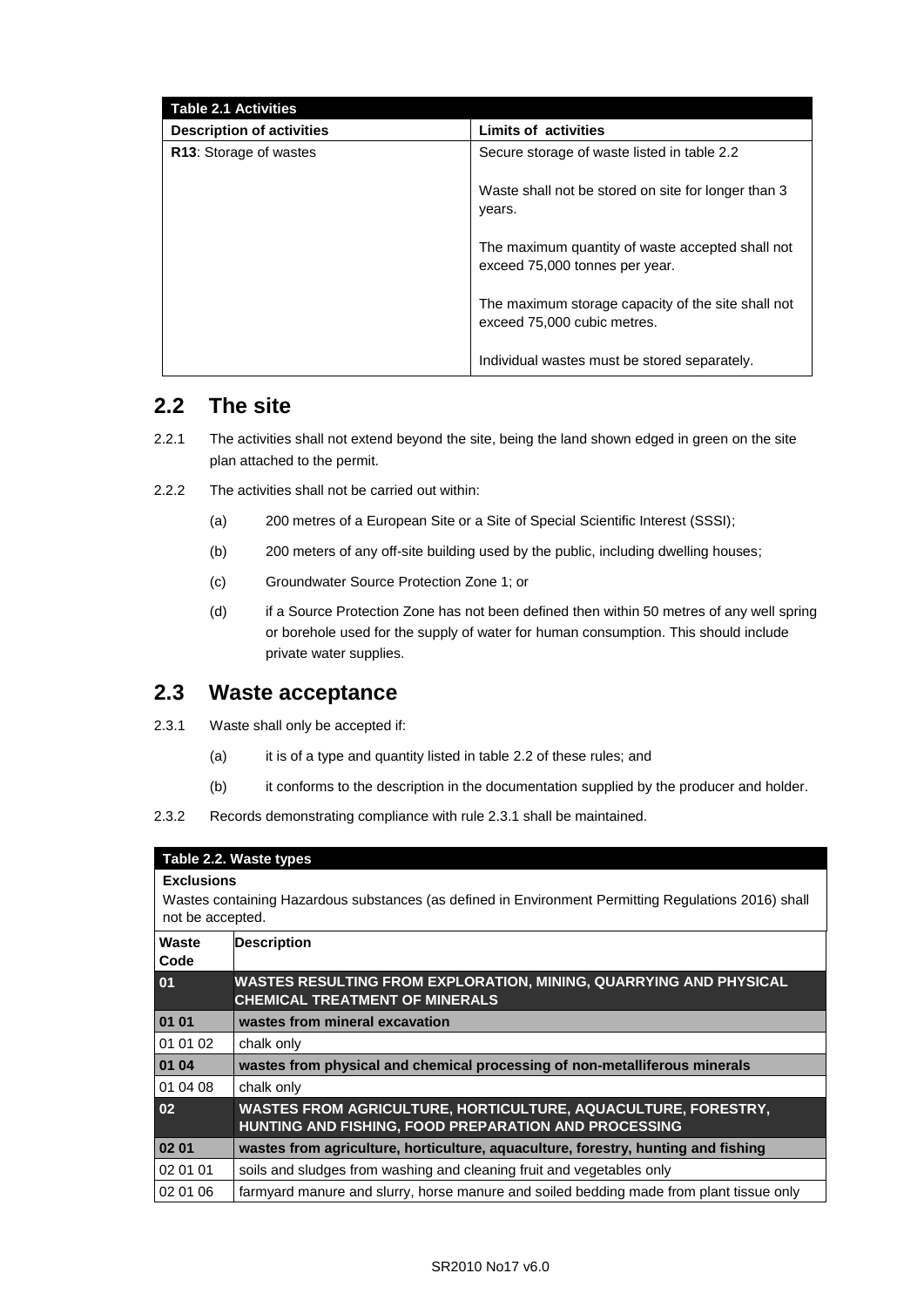|          | Table 2.2. Waste types                                                                                                                                        |
|----------|---------------------------------------------------------------------------------------------------------------------------------------------------------------|
| 02 01 99 | milk from agricultural premises only                                                                                                                          |
| 02 01 99 | untreated wash waters from cleaning fruit and vegetables on farm only                                                                                         |
| 02 01 99 | slurry and manure and soiled bedding from any premises except abattoirs, soiled                                                                               |
|          | biodegradable bedding not made from plant tissue, soiled bedding desiccants only                                                                              |
| 02 02    | wastes from the preparation and processing of meat, fish and other foods of animal<br>origin                                                                  |
| 02 02 01 | untreated wash waters and sludges from washing and cleaning from abattoirs, poultry                                                                           |
|          | preparation plants, rendering plants or fish preparation plants only                                                                                          |
| 02 02 01 | wash waters and sludges from secondary food processing or the cook chill sector                                                                               |
| 02 02 02 | egg shells from hatcheries, processing plants and similar premises                                                                                            |
| 02 02 02 | shellfish shells from which the soft tissue or flesh has been removed                                                                                         |
| 02 02 02 | cooked shellfish shell which is not completely free of flesh                                                                                                  |
| 02 02 02 | blood and gut contents from abattoirs, poultry preparation plants, rendering plant or fish<br>preparation plants only                                         |
| 02 02 04 | sludges from on-site effluent treatment plant from abattoirs, poultry preparation plants,<br>rendering plants or fish preparation plants only                 |
| 02 02 99 | slurry and manure and soiled bedding from abattoirs including soiled biodegradable bedding<br>not made from plant tissue and soiled bedding desiccants only   |
| 02 02 99 | washwaters from animal by-product handling and processing plants that meet the waste water<br>treatment requirements in the ABPR                              |
| 02 02 99 | processed animal by-product material from rendering plants                                                                                                    |
| 02 02 99 | catering waste                                                                                                                                                |
| 02 03    | wastes from fruit, vegetables, cereals, edible oils, cocoa, coffee, tea and tobacco                                                                           |
|          | preparation and processing; conserve production; yeast and yeast extract production,<br>molasses preparation and fermentation                                 |
| 02 03 01 | sludges from washing and cleaning produced during food preparation and processing only                                                                        |
| 02 03 01 | wash waters and sludges from secondary food processing or the cook chill sector                                                                               |
| 02 03 01 | sludges from washing, cleaning, peeling, centrifuging and separation                                                                                          |
| 02 03 02 | wastes from preserving agents                                                                                                                                 |
| 02 03 03 | wastes from solvent extraction                                                                                                                                |
| 02 03 04 | biodegradable materials unsuitable for consumption or processing only                                                                                         |
| 02 03 05 | effluent from the on-site treatment of wash waters from cleaning fruit and vegetables on farm<br>only                                                         |
| 02 03 05 | sludges from on-site effluent treatment                                                                                                                       |
| 02 03 99 | soils from cleaning and washing fruit and vegetables only                                                                                                     |
| 02 03 99 | untreated wash waters from cleaning fruit and vegetables on farm only                                                                                         |
| 02 03 99 | biodegradable wastes not otherwise specified from the processing of such materials including<br>those from secondary food processing or the cook-chill sector |
| 02 04    | wastes from sugar processing                                                                                                                                  |
| 02 04 01 | soil from cleaning and washing beet                                                                                                                           |
| 02 04 02 | off-specification calcium carbonate                                                                                                                           |
| 02 04 03 | sludges from on-site effluent treatment                                                                                                                       |
| 02 04 99 | biodegradable wastes not otherwise specified derived from the processing of sugar                                                                             |
| 02 05    | wastes from the dairy products industry                                                                                                                       |
| 02 05 01 | biodegradable materials unsuitable for consumption or processing                                                                                              |
| 02 05 02 | sludges from on-site effluent treatment                                                                                                                       |
| 02 05 99 | biodegradable wastes not otherwise specified derived from the processing of dairy products                                                                    |
| 02 06    | wastes from the baking and confectionery industry                                                                                                             |
| 02 06 01 | biodegradable materials unsuitable for consumption or processing                                                                                              |
| 02 06 02 | wastes from preserving agents                                                                                                                                 |
| 02 06 03 | sludges from on-site effluent treatment                                                                                                                       |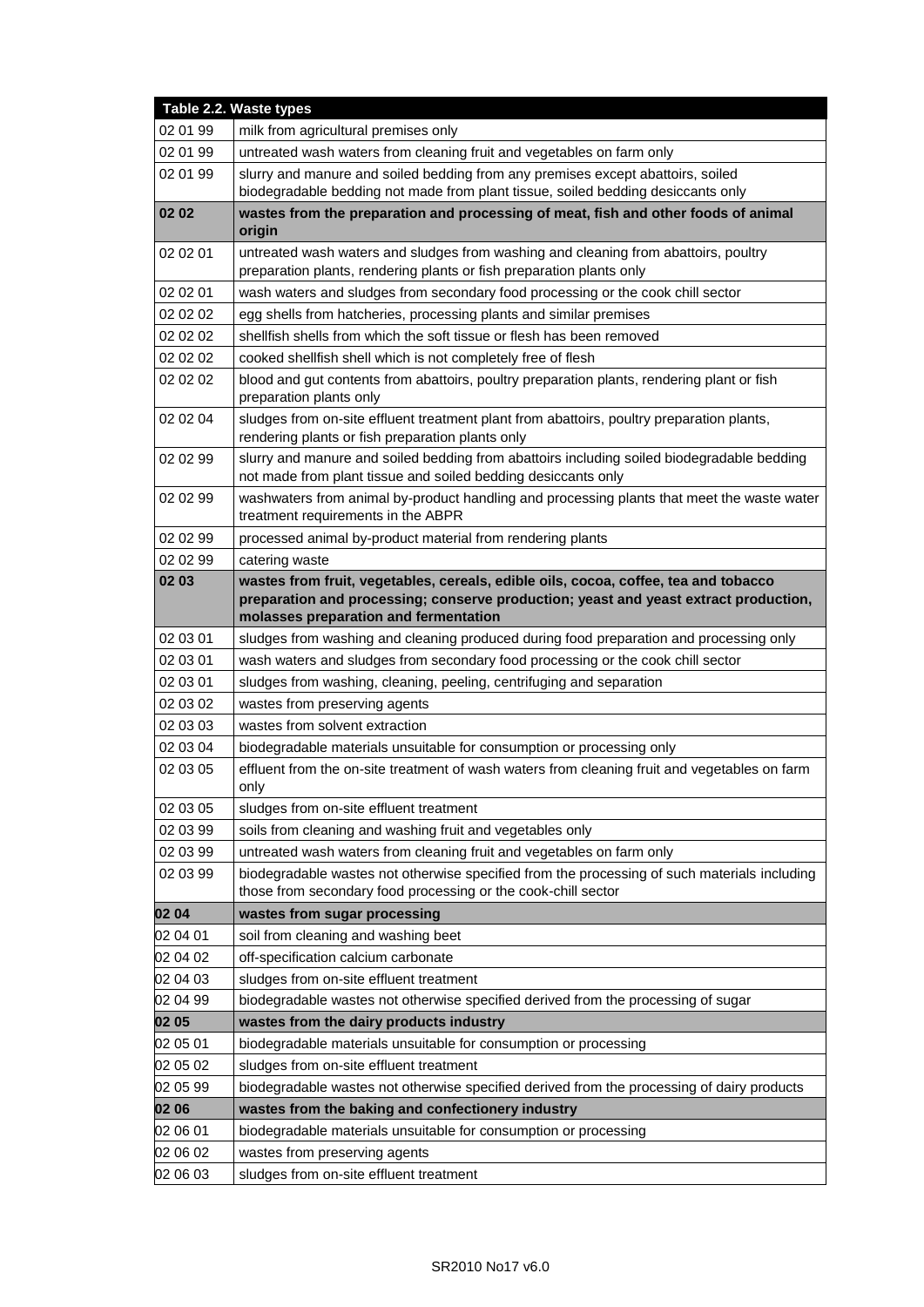|                 | Table 2.2. Waste types                                                                                                                  |
|-----------------|-----------------------------------------------------------------------------------------------------------------------------------------|
| 02 06 99        | biodegradable wastes not otherwise specified from the processing of materials used in baking<br>and confectionary                       |
| 02 07           | wastes from the production of alcoholic and non-alcoholic beverages (except coffee,<br>tea and cocoa)                                   |
| 02 07 01        | wastes from washing, cleaning and mechanical reduction of raw materials                                                                 |
| 02 07 02        | wastes from spirits distillation                                                                                                        |
| 02 07 03        | wastes from chemical treatment                                                                                                          |
| 02 07 04        | materials unsuitable for consumption or processing                                                                                      |
| 02 07 05        | sludges from on-site effluent treatment                                                                                                 |
| 02 07 99        | biodegradable wastes not otherwise specified from the processing of the raw materials used                                              |
|                 | in the production of such beverages only                                                                                                |
| 03              | WASTES FROM WOOD PROCESSING AND THE PRODUCTION OF PANELS AND<br>FURNITURE, PULP, PAPER AND CARDBOARD                                    |
| 03 03           | wastes from pulp, paper and cardboard production and processing                                                                         |
| 03 03 05        | de-inked paper sludge and de-inked paper pulp from paper recycling only                                                                 |
| 03 03 09        | lime mud waste                                                                                                                          |
| 03 03 10        | fibre rejects and sludges including mineral based fillers and coatings only                                                             |
| 03 03 11        | sludges from on-site effluent treatment other than those mentioned in 03 03 10                                                          |
| 04              | <b>WASTES FROM THE LEATHER, FUR AND TEXTILE INDUSTRIES</b>                                                                              |
| 04 01           | wastes from the leather and fur industry                                                                                                |
| 04 01 07        | sludges from on-site effluent treatment free of chromium                                                                                |
| 04 02           | wastes from the textile industry                                                                                                        |
| 04 02 10        | organic matter from natural products only                                                                                               |
| 04 02 15        | biodegradable wastes from finishing other than those containing organic solvents only                                                   |
| 04 02 20        | sludges from on-site effluent treatment other than those mentioned in 04 02 19                                                          |
| $\overline{05}$ | WASTES FROM PETROLEUM REFINING, NATURAL GAS PURIFICATION AND<br>PYROLYTIC TREATMENT OF COAL                                             |
| 05 01           | wastes from petroleum refining                                                                                                          |
| 05 01 10        | activated sludges from on-site oil refinery biological effluent treatment plants other than those<br>mentioned in 05 01 09              |
| 07              | <b>WASTES FROM ORGANIC CHEMICAL PROCESSES</b>                                                                                           |
| 07 07           | wastes from the manufacture, formulation, supply and use of fine chemicals and<br>chemical products not otherwise specified             |
| 07 07 12        | sludges from on-site biological effluent treatment plant at chemical manufacturing sites other<br>than those mentioned in 07 07 11 only |
| 10              | <b>WASTE FROM THERMAL PROCESSES</b>                                                                                                     |
| 1001            | waste from power stations and other combustion plants                                                                                   |
| 10 01 01        | poultry litter ash, paper sludge ash and ash from wood chip boilers only                                                                |
| 10 01 01        | meat and bone meal ash                                                                                                                  |
| 10 01 05        | flue gas gypsum (solid) only                                                                                                            |
| 10 01 07        | flue gas gypsum (sludge) only                                                                                                           |
| 10 13           | wastes from manufacture of cement, lime and plaster and articles and products made<br>from them                                         |
| 10 13 04        | wastes from calcinations and hydration of lime                                                                                          |
| 10 13 13        | cement kiln dusts and by-pass dust other than those mentioned in 10 13 12 only                                                          |
| 10 13 99        | gypsum only                                                                                                                             |
| 16              | Wastes not otherwise specified in the list                                                                                              |
| 16 03           | off-specification batches and unused products                                                                                           |
| 16 03 06        | out of date and out of specification beverages only                                                                                     |
| 16 10           | aqueous liquid wastes destined for off-site treatment                                                                                   |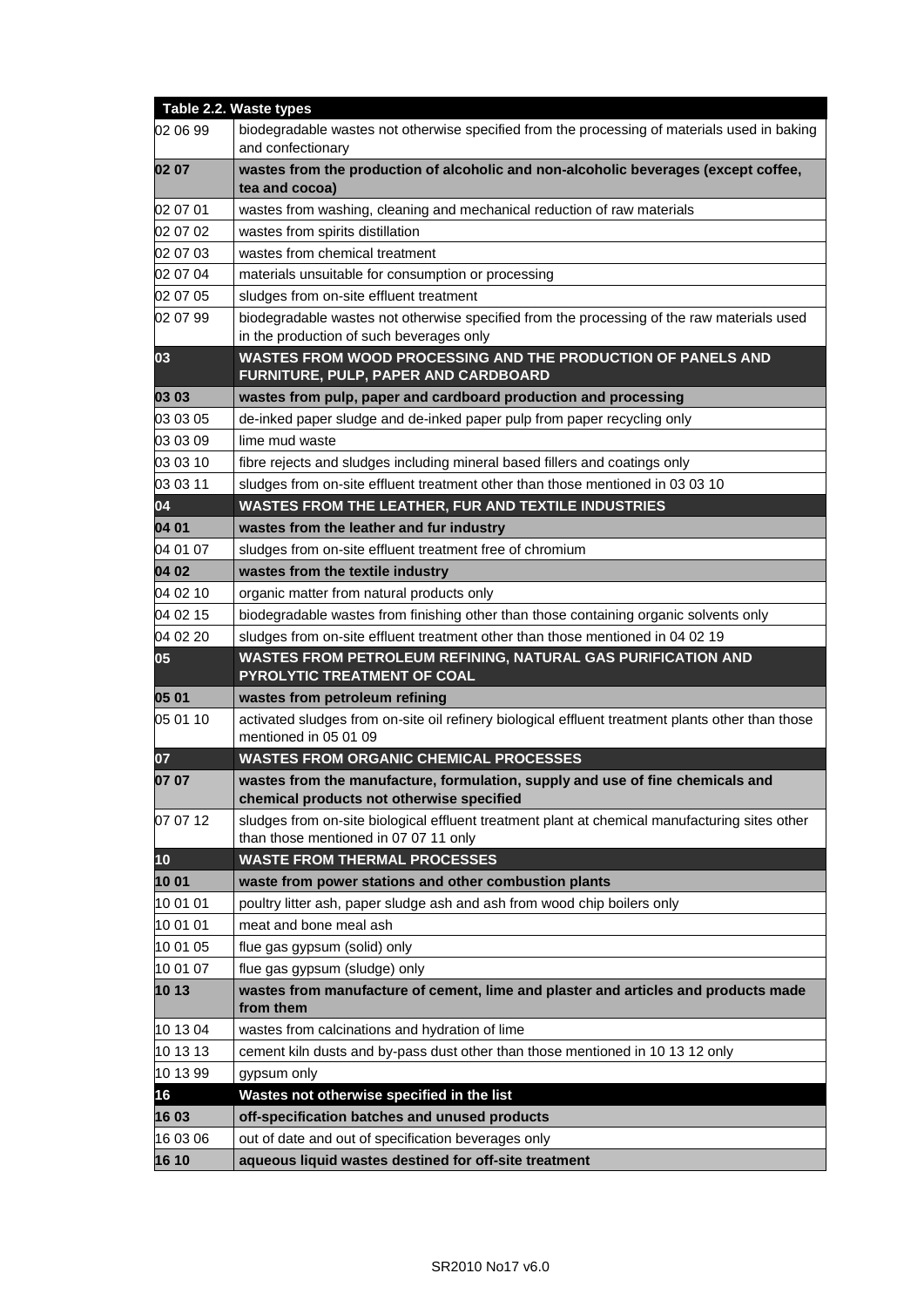|          | Table 2.2. Waste types                                                                                                                                                                                                      |
|----------|-----------------------------------------------------------------------------------------------------------------------------------------------------------------------------------------------------------------------------|
| 16 10 02 | washwaters from animal by-product intermediate plants that meet the waste water treatment<br>requirements in the ABPR                                                                                                       |
| 17       | CONSTRUCTION AND DEMOLITION WASTES (INCLUDING EXCAVATED SOIL FROM<br><b>CONTAMINATED SITES)</b>                                                                                                                             |
| 1705     | soils (excluding excavated soils from contaminated sites), stones and dredgings                                                                                                                                             |
| 17 05 04 | topsoil, peat, subsoil and stones only other than those mentioned in 17 05 03                                                                                                                                               |
| 17 05 06 | dredging spoil other than those mentioned in 17 05 05                                                                                                                                                                       |
| 19       | <b>WASTE FROM WASTE MANAGEMENT FACILITIES, OFF-SITE WASTE WATER</b><br>TREATMENT PLANTS AND THE PREPARATION OF WATER INTENDED FOR HUMAN<br><b>CONSUMPTION AND WATER FOR INDUSTRIAL USE</b>                                  |
| 1901     | wastes from incineration and pyrolysis of waste                                                                                                                                                                             |
| 19 01 12 | ash from the incineration of pig and poultry carcasses at premises used for agriculture only                                                                                                                                |
| 19 01 18 | biochar manufactured from untreated wood, bark, and cork from the furniture manufacturing<br>and wood processing industries (including untreated sawdust, wood shavings, and wood<br>cuttings, except from particle board). |
| 19 01 18 | biochar manufactured from untreated wood and plant matter from agriculture, horticulture and<br>forestry, or from vegetable waste from food preparation and processing.                                                     |
| 1902     | wastes from physico/chemical treatments of waste (including dechromatation,<br>decyanidation, neutralisation)                                                                                                               |
| 19 02 03 | cement kiln dust and by-pass dust from cement kilns conditioned with water only                                                                                                                                             |
| 1905     | wastes from the aerobic treatment of waste                                                                                                                                                                                  |
| 19 05 99 | compost derived from non-source segregated biodegradable waste                                                                                                                                                              |
| 19 05 99 | liquor and digestate from aerobic treatment of source segregated biodegradable waste only                                                                                                                                   |
| 1906     | wastes from anaerobic treatment of waste                                                                                                                                                                                    |
| 19 06 03 | liquor from anaerobic treatment of non-source segregated biodegradable waste                                                                                                                                                |
| 19 06 04 | whole digestate and fibre digestate from anaerobic treatment of non-source segregated<br>biodegradable waste                                                                                                                |
| 19 06 05 | liquor from anaerobic treatment of source segregated biodegradable waste                                                                                                                                                    |
| 19 06 06 | whole digestate and fibre digestate from anaerobic treatment of source segregated<br>biodegradable waste                                                                                                                    |
| 19 06 06 | whole digestate and fibre digestate from anaerobic treatment of source segregated<br>biodegradable waste and sludges from treatment of urban waste water only                                                               |
| 1908     | waste from waste water treatment plants                                                                                                                                                                                     |
| 19 08 02 | washed sewage grit (waste from desanding) only                                                                                                                                                                              |
| 19 08 05 | treated sludges from treatment of urban waste water                                                                                                                                                                         |
| 1909     | wastes from the preparation of water intended for human consumption or water for<br>industrial use                                                                                                                          |
| 19 09 02 | sludges from water clarification                                                                                                                                                                                            |
| 19 12    | wastes from the mechanical treatment of waste (for example sorting,<br>crushing, compacting, pelletising) not otherwise specified                                                                                           |
| 19 12 12 | soil substitutes other than that containing hazardous substances only                                                                                                                                                       |
| 19 12 12 | recycled gypsum from plasterboard                                                                                                                                                                                           |
| 19 13    | wastes from soil and groundwater remediation                                                                                                                                                                                |
| 19 13 04 | sludges from soil remediation other than those mentioned in 19 13 03                                                                                                                                                        |
| 20       | MUNICIPAL WASTES (HOUSEHOLD WASTE AND SIMILAR COMMERCIAL, INDUSTRIAL<br>AND INSTITUTIONAL WASTES) INCLUDING SEPARATELY COLLECTED FRACTIONS                                                                                  |
| 20 02    | garden and park wastes (including cemetery waste)                                                                                                                                                                           |
| 20 02 01 | seaweed only                                                                                                                                                                                                                |
| 20 02 02 | soils and stones                                                                                                                                                                                                            |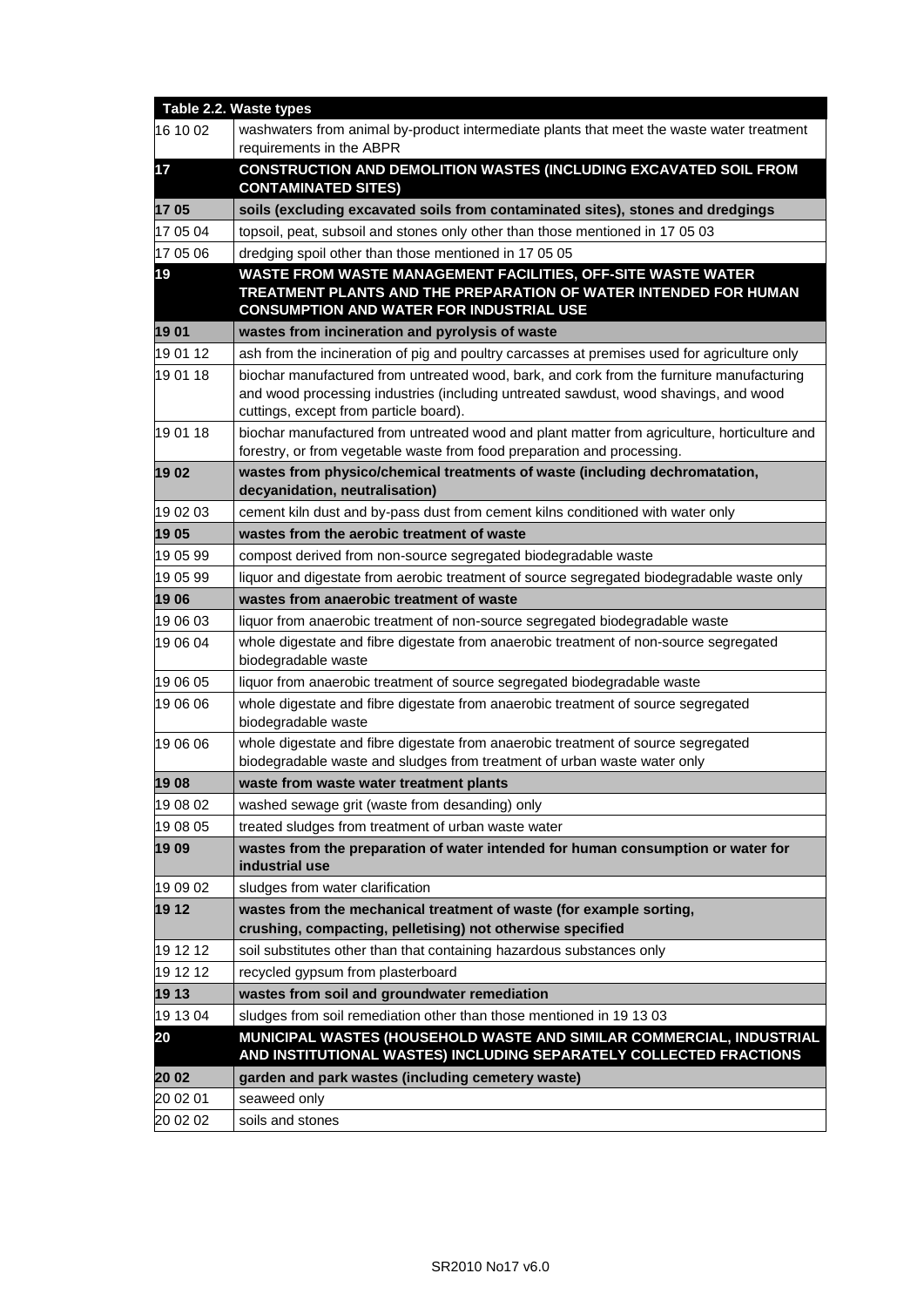## **2.4 Operating techniques**

2.4.1 The activities shall be operated using the techniques and in the manner described in Table 2.3 below.

#### **Table 2.3 Operating techniques**

- 1. All stackable wastes shall be securely stored on an impermeable surface with sealed drainage.
- 2. Waste digestate and other high readily available nitrogen wastes shall only be within covered containers or covered lagoons which shall be of a design and capacity fit for purpose.
- 3. All non-stackable waste shall be stored within a secure container or containers (including lagoons) of an appropriate capacity, designed and constructed in accordance with an appropriate specification in CIRIA Report C759 Livestock manure and silage storage infrastructure for agriculture
- 4. Non-stackable waste shall not be stored within 0.3 metres of the top of an open storage container or within 0.75 metres of the top of a lagoon
- 5. Wastes consisting solely or mainly of dusts, powders or loose fibres shall be stored in a building.

## **3 – Emissions and monitoring**

## **3.1 Emissions of substances not controlled by emission limits**

- 3.1.1 There shall be no point source emissions to land or water. Emissions of substances not controlled by emission limits (excluding odour) shall not cause pollution. The operator shall not be taken to have breached this rule if appropriate measures, including, but not limited to, those specified in any approved emissions management plan, have been taken to prevent or where that is not practicable, to minimise, those emissions.
- 3.1.2 The operator shall:
	- (a) maintain and implement an emissions management plan;
	- (b) if notified by Natural Resources Wales that the activities are giving rise to pollution, submit to Natural Resources Wales for approval within the period specified, a revised emissions management plan;
	- (c) implement any approved revised fugitive emissions management plan, from the date of approval, unless otherwise agreed in writing by Natural Resources Wales.
- 3.1.3 All liquids in containers, whose emission to water or land could cause pollution, shall be provided with secondary containment, unless the operator has used other appropriate measures to prevent or where that is not practicable, to minimise leakage and spillage from the primary container.

## **3.2 Odour**

- 3.2.1 Emissions from the activities shall be free from odour at levels likely to cause pollution outside the site, as perceived by an authorised officer of Natural Resources Wales, unless the operator has used appropriate measures, including, but not limited to those specified in any approved odour management plan, to prevent or where that is not practicable, to minimise, the odour.
- 3.2.2 The operator shall:
	- (a) if notified by Natural Resources Wales that the activities are giving rise to pollution outside the site due to odour, submit to Natural Resources Wales for approval within the period specified, an odour management plan;
	- (b) implement the approved odour management plan, from the date of approval, unless otherwise agreed in writing by Natural Resources Wales.

## **3.3 Noise and vibration**

3.3.1 Emissions from the activities shall be free from noise and vibration at levels likely to cause pollution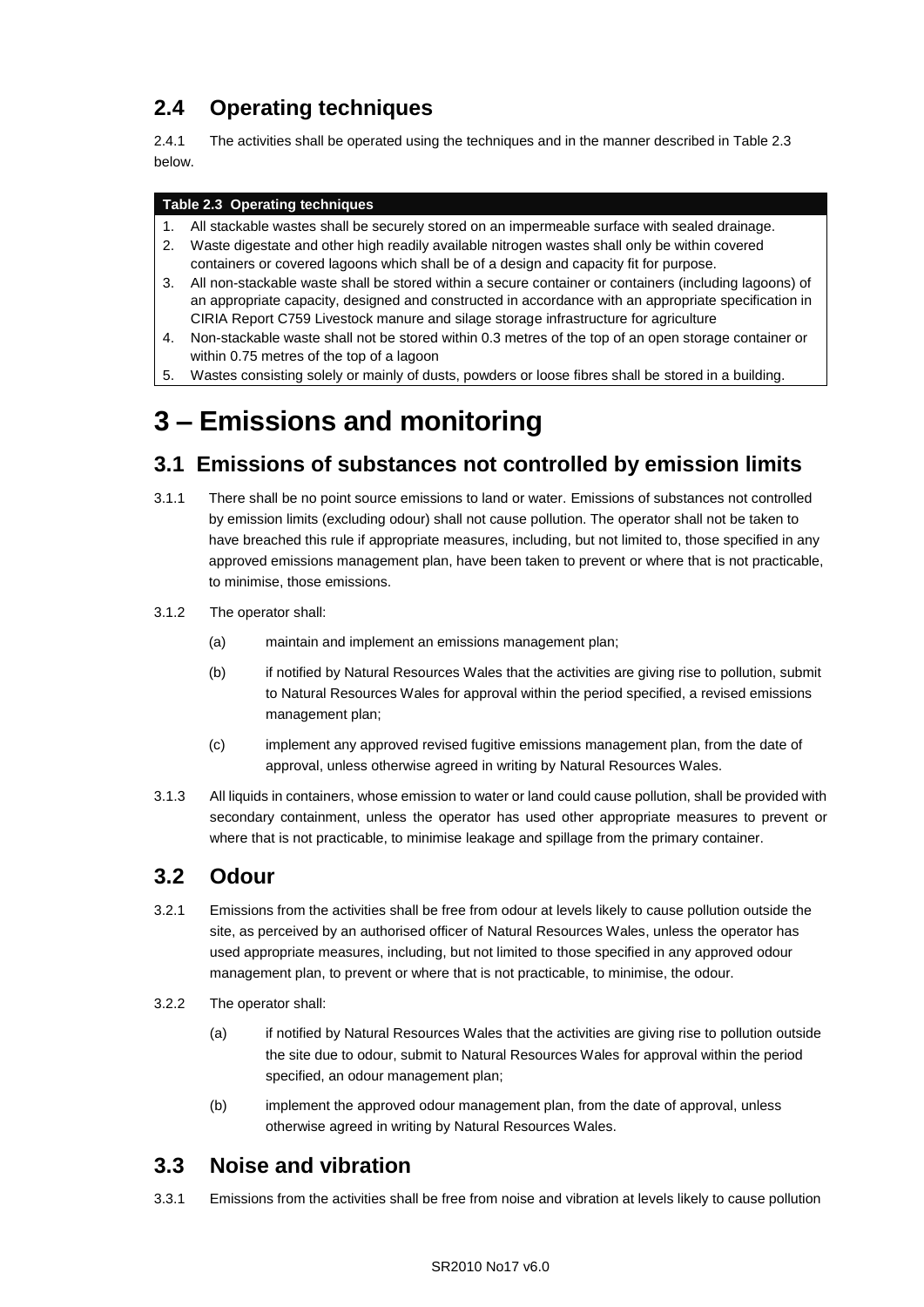outside the site, as perceived by an authorised officer of Natural Resources Wales, unless the operator has used appropriate measures, including, but not limited to those specified in any approved noise and vibration management plan, to prevent or where that is not practicable, to minimise, the noise and vibration.

- 3.3.2 The operator shall:
	- (a) if notified by Natural Resources Wales that the activities are giving rise to pollution outside the site due to noise and vibration, submit to Natural Resources Wales for approval within the period specified, a noise and vibration management plan;
	- (b) implement the approved noise and vibration management plan, from the date of approval, unless otherwise agreed in writing by Natural Resources Wales.

## **4 – Information**

### **4.1 Records**

- 4.1.1 All records required to be made by these standard rules shall:
	- (a) be legible;
	- (b) be made as soon as reasonably practicable;
	- (c) if amended, be amended in such a way that the original and any subsequent amendments remain legible or are capable of retrieval; and
	- (d) be retained, unless otherwise agreed by Natural Resources Wales, for at least 6 years from the date when the records were made, or in the case of the following records until permit surrender:
		- (i) off-site environmental effects; and
		- (ii) matters which affect the condition of land and groundwater
- 4.1.2 The operator shall keep on site all records, plans and the management system required to be maintained by these standard rules, unless otherwise agreed in writing by Natural Resources Wales.

## **4.2 Reporting**

- 4.2.1 The operator shall send all reports and notifications required by these standard rules to Natural Resources Wales using the contact details supplied in writing by Natural Resources Wales.
- 4.2.2 Within one month of the end of each quarter, the operator shall submit to Natural Resources Wales using the form made available for the purpose, the information specified on the form relating to the site and the waste accepted and removed from it during the previous quarter.

## **4.3 Notifications**

- 4.3.1 Natural Resources Wales shall be notified without delay following the detection of:
	- (a) any malfunction, breakdown or failure of equipment or techniques, accident or emission of a substance not controlled by an emission limit which has caused, is causing or may cause significant pollution;
	- (b) the breach of a limit specified in these standard rules ; or
	- (c) any significant adverse environmental effects.
- 4.3.2 Written confirmation of actual or potential pollution incidents and breaches of emission limits shall be submitted within 24 hours.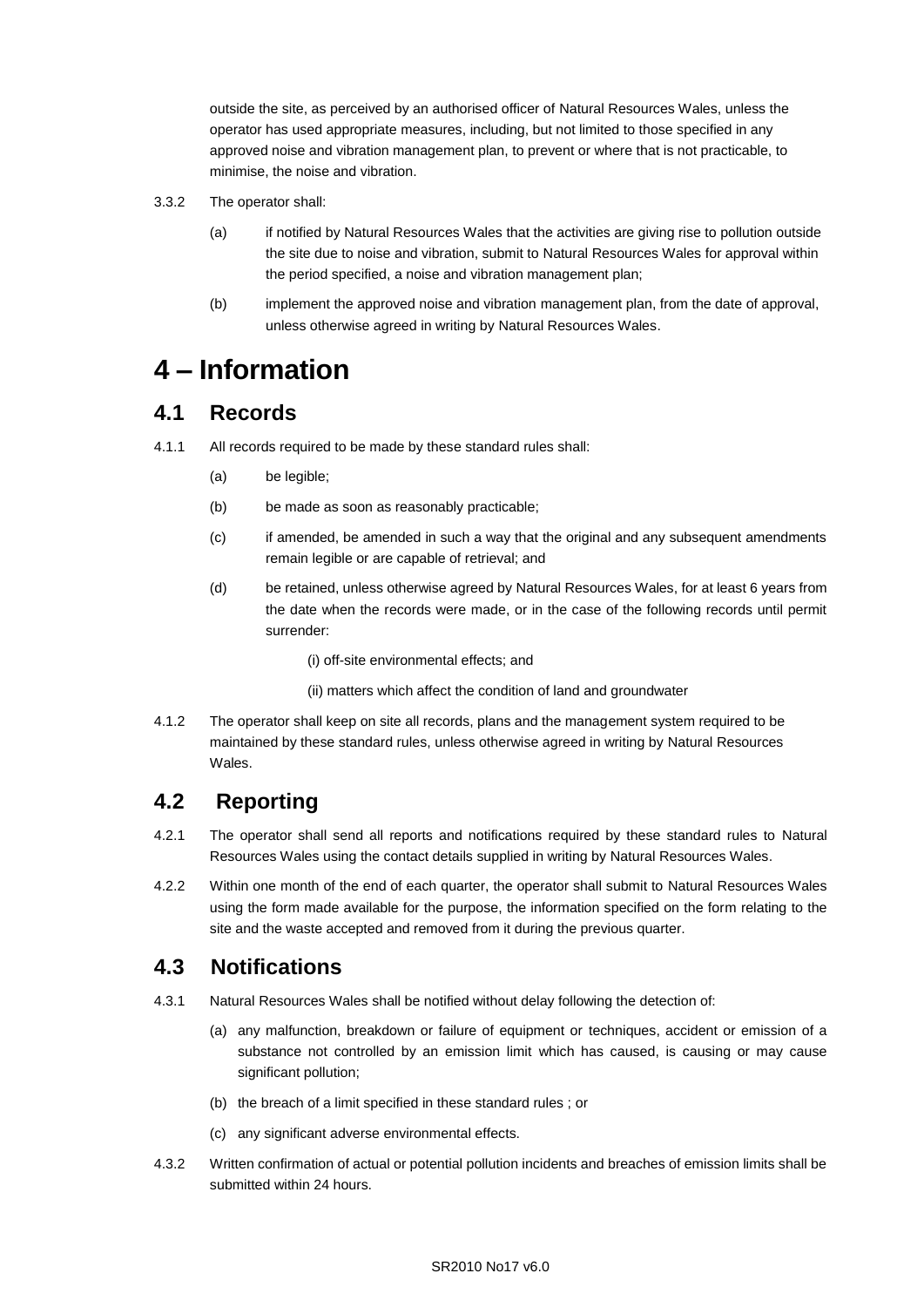- 4.3.3 Where Natural Resources Wales has requested in writing that it shall be notified when the operator is to undertake monitoring and/or spot sampling, the operator shall inform Natural Resources Wales when the relevant monitoring and/or spot sampling is to take place. The operator shall provide this information to Natural Resources Wales at least 14 days before the date the monitoring is to be undertaken.
- 4.3.4 Natural Resources Wales shall be notified within 14 days of the occurrence of the following matters except where such disclosure is prohibited by Stock Exchange rules:
	- (a) Where the operator is a registered company:
		- any change in the operator's trading name, registered name or registered office address; and
		- any steps taken with a view to the operator going into administration, entering into a company voluntary arrangement or being wound up.
	- (b) Where the operator is a corporate body other than a registered company:
		- any change in the operator's name or address; and
		- any steps taken with a view to the dissolution of the operator.
	- (c) In any other case:
		- the death of any of the named operators (where the operator consists of more than one named individual);
		- any change in the operator's name(s) or address(es);and
		- any steps taken with a view to the operator, or any one of them, going into bankruptcy, entering into a composition or arrangement with creditors, or, in the case them being in a partnership, dissolving the partnership.

### **4.4 Interpretation**

- 4.4.1 In these standard rules the expressions listed below shall have the meaning given.
- 4.4.2 In these standard rules references to reports and notifications mean written reports and notifications, except when reference is being made to notification being made "without delay", in which case it may be provided by telephone.

*"accident*" means an accident that may result in pollution.

*"Annex II"* means Annex II to Directive 2008/98/EC of the European Parliament and of the Council on waste.

*"authorised officer*" means any person authorised by Natural Resources Wales under section 108(1) of The Environment Act 1995 to exercise, in accordance with the terms of any such authorisation, any power specified in Section 108(4) of that Act*.*

"*emissions of substances not controlled by emission limits*" means emissions of substances to air, water or land from the activities, either from the emission points specified in these standard rules or from other localised or diffuse sources, which are not controlled by an emission limit**.**